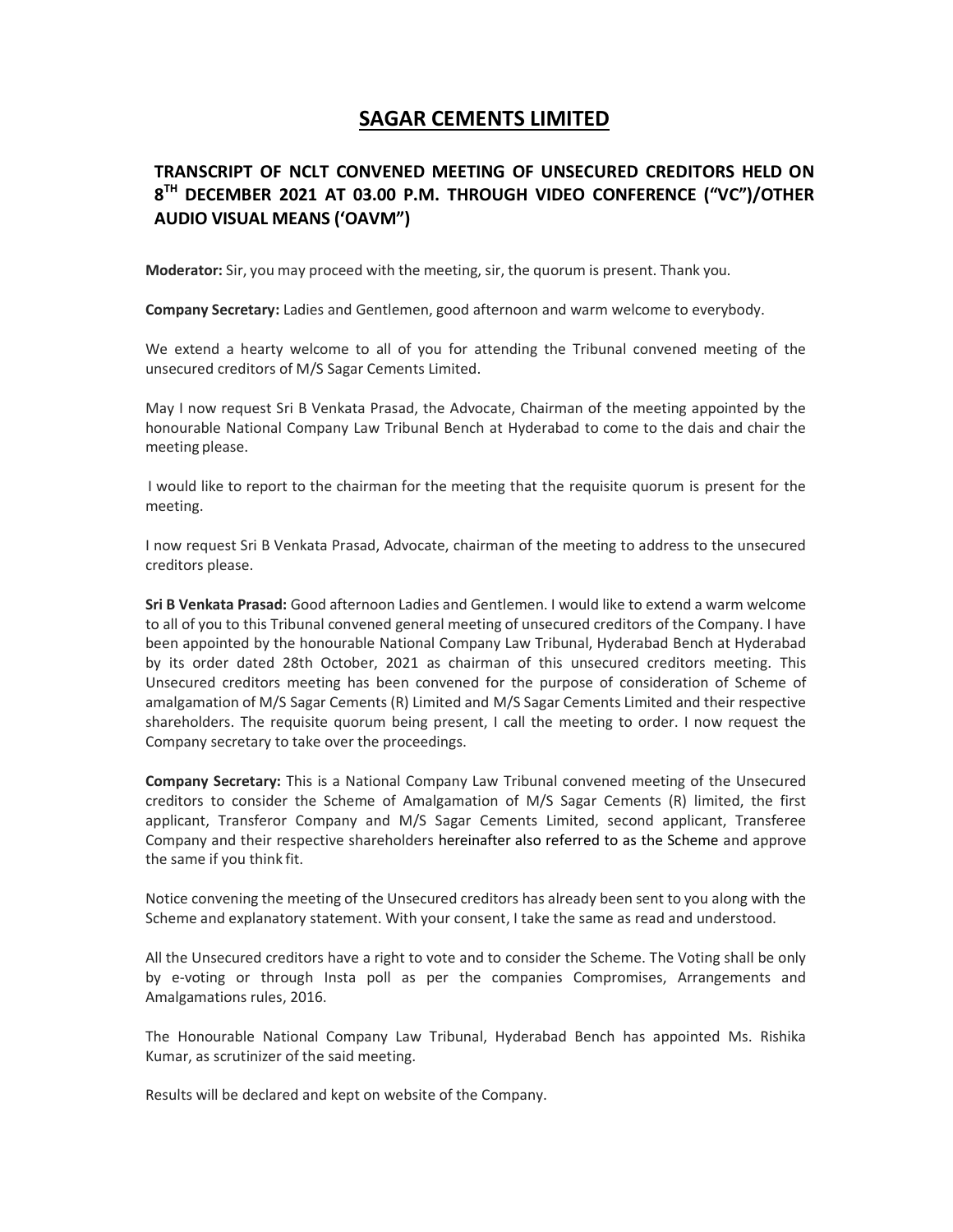I request unsecured creditors of the Company to inform if they would like to have any clarifications, information about the proposed Scheme. I request the unsecured creditors to be brief and not to raise any points other than specifically regarding the Scheme.

Draft Resolution to be passed by the unsecured creditors is given in the notice. I read the said Resolution for the information of the unsecured creditors.

Resolved that pursuant to the provisions of Sections 230 to 232 and other applicable provisions of the Companies Act, 2013, the rules, circulars and notifications made thereunder including any statutory modifications or re-enactments thereof, for the time being in force, the Securities and Exchange Board of India Listing Obligations and Disclosure Requirements Regulations, 2015, read with the rules, circulars and notifications made thereunder including any statutory modifications or re-enactments thereof, for the time being in force and subject to the provisions of the Memorandum and Articles of Association of the Company and subject to the approval of the honourable jurisdictional National Company Law Tribunal, honourable Tribunal/NCLT and subject to such other approvals, permissions and sanctions of regulatory and other authorities, as may be necessary and subject to such conditions and modification as may be deemed appropriate by the parties to the Scheme, at any time and for any reasons whatsoever, or which may otherwise be considered necessary, desirable or as may be prescribed or imposed by the NCLT or by any regulatory or other authorities, while granting such approvals, permissions and sanctions, which may be agreed to by the Board of Directors of the Company hereinafter referred to as the Board, which term shall be deemed to mean and include one or more committees constituted or to be constituted by the Board or any other person authorised by it to exercise its powers, including powers conferred by this regulation, the arrangement embodied in the Scheme of amalgamation of Sagar Cements (R) Limited, Transferor Company with Sagar Cements Limited, Transferee Company and their respective shareholders, be and is hereby approved.

Resolved further that the Board be and is hereby authorised to do all such acts, deeds, matters and things, as it may, in its absolute discretion deem requisite, desirable, appropriate or necessary, to give effect to the preceding Resolution and effectively implement the arrangement embodied in the Scheme and to accept such modifications, amendments, limitations and/or conditions, if any, at any time and for any reason whatsoever, which may be required and/or imposed by the honourable Tribunal or its Appellate authority/ies, while sanctioning the arrangement embodied in the Scheme or by any authorities under law, or as may be required for the purpose of resolving any questions or doubts or difficulties that may arise, while giving effect to the Scheme as the Board may deem fit and proper and delegate all or any of its powers herein conferred to any director/directors and/or officers of the Company, to give effect to this Resolution, if required, as it may it its absolute discretion deem fit, necessary or desirable.

With the permission of the Chairman, I will explain the rationale of the Scheme.

The Board of Directors of Transferor Companies and Transferee Companies envisages the following benefits pursuant to the Amalgamation of the Transferor Company and with the Transferee Company.

The merger of the Transferor Company with the Transferee Company would also have the following benefits.

Reduction in the cost of overheads and improvement in professional management

Reduction in multiplicity of legal and regulatory compliances and simplification of group structure